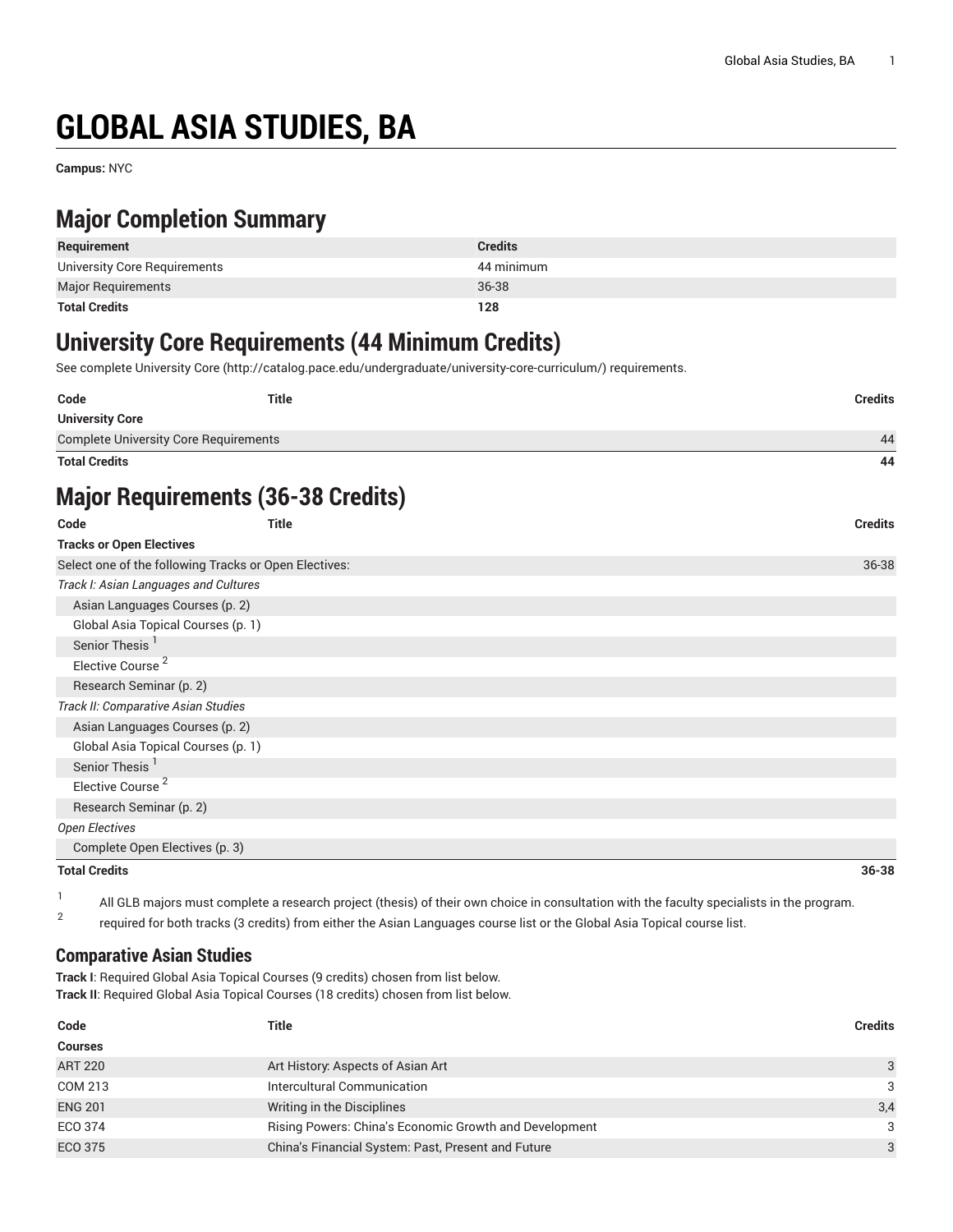| <b>ECO 396V</b>                                                                                                                             | Topic: From Wall Street to the Great Wall                             | 3 |  |
|---------------------------------------------------------------------------------------------------------------------------------------------|-----------------------------------------------------------------------|---|--|
| <b>GLB 101</b>                                                                                                                              | An Introduction to Global Studies I                                   | 3 |  |
| <b>HIS 241</b>                                                                                                                              | Modern China                                                          | 3 |  |
| <b>HIS 242</b>                                                                                                                              | Modern Japan                                                          | 3 |  |
| <b>HIS 296A</b>                                                                                                                             | Barbarians and Mandarins: China and Her Inner Asian Neighbor          | 3 |  |
| <b>HIS 296E</b>                                                                                                                             | Topic: Tolstoy, Turks and Taliban: Russia's "Orient"                  | 3 |  |
| <b>HIS 296U</b>                                                                                                                             | Topic: Bible and Gun: Christianity in China since 1500                | 3 |  |
| <b>HIS 297F</b>                                                                                                                             | Topic: Of Swords and Cherry Blossoms: Samurai Images Past and Present | 3 |  |
| <b>HIS 340</b>                                                                                                                              | <b>Chinese Cultural Tradition</b>                                     | 3 |  |
| <b>INT 196J</b>                                                                                                                             | The Sacred and the Secular in East Asia                               | 6 |  |
| <b>INT 297A</b>                                                                                                                             | Hong Kong and Bollywood: Globalization of Asian Cinema                | 6 |  |
| <b>LIT 211D</b>                                                                                                                             | The Individual and Society                                            | 3 |  |
| <b>LIT 211F</b>                                                                                                                             | Worlds In Literature: The Asian Diaspora                              | 3 |  |
| <b>LIT 345</b>                                                                                                                              | <b>Literatures of Diversity</b>                                       | 3 |  |
| <b>RES 202</b>                                                                                                                              | Great Ideas in Eastern Religious Thought                              | 3 |  |
| <b>RES 296</b>                                                                                                                              | Topics in Religious Studies                                           | 3 |  |
| Topic courses                                                                                                                               |                                                                       |   |  |
| Note: students interested in a following topic course should check with the Global Asia Major program director about possible availability. |                                                                       |   |  |
| <b>COM 296</b>                                                                                                                              | Topics in Communication                                               | 3 |  |
| <b>HIS 297</b>                                                                                                                              | <b>Topics in History</b>                                              | 3 |  |

### <span id="page-1-0"></span>**Asian Languages and Cultures Track**

**Track I**: Required Asian Languages Courses (18-20 credits) chosen from list below. **Track II**: Required Asian Languages Courses (9-11 credits) chosen from list below.

| Code           | <b>Title</b>                                  | <b>Credits</b> |
|----------------|-----------------------------------------------|----------------|
| <b>Courses</b> |                                               |                |
| CHI 101        | Elementary Chinese I (Mandarin)               | 4              |
| CHI 102        | Elementary Chinese II (Mandarin)              | 4              |
| <b>CHI 263</b> | <b>Chinese for Heritage Speakers</b>          | 4              |
| <b>CHI 280</b> | Intensive Review of Chinese                   | 3              |
| <b>CHI 283</b> | Intermediate Chinese Conversation             | 3              |
| <b>CHI 300</b> | <b>Chinese Theater and Culture</b>            | 3              |
| <b>CHI 301</b> | <b>Advanced Conversation in Chinese</b>       | 3              |
| CHI 305        | <b>Chinese for Professional Communication</b> | 3              |
| <b>CHI 380</b> | <b>Chinese Seminar</b>                        | 3              |
| <b>JPN 101</b> | Elementary Japanese I                         | 3              |
| <b>JPN 102</b> | Elementary Japanese II                        | 3              |
| <b>JPN 280</b> | Intensive Review of Japanese                  | 3              |
| <b>JPN 283</b> | Intermediate Japanese Conversation            | 3              |
| <b>JPN 380</b> | Japanese Seminar. Japanese for Professions    | 3              |
| <b>JPN 395</b> | Independent Study in Japanese                 | $1 - 9$        |

## <span id="page-1-1"></span>**Research Seminar**

| Code           | <b>Title</b>                     | <b>Credits</b> |
|----------------|----------------------------------|----------------|
| COS 312        | Introduction to Cultural Studies | 3              |
| <b>HIS 380</b> | Seminar on Historiography        | 3              |
| <b>LIT 329</b> | Literary Theory and Criticism    | 3              |
| <b>WS 380</b>  | Seminar in Feminist Theory       | $\overline{3}$ |
| <b>GLB</b>     | 400-level Asia Seminar           | 3              |